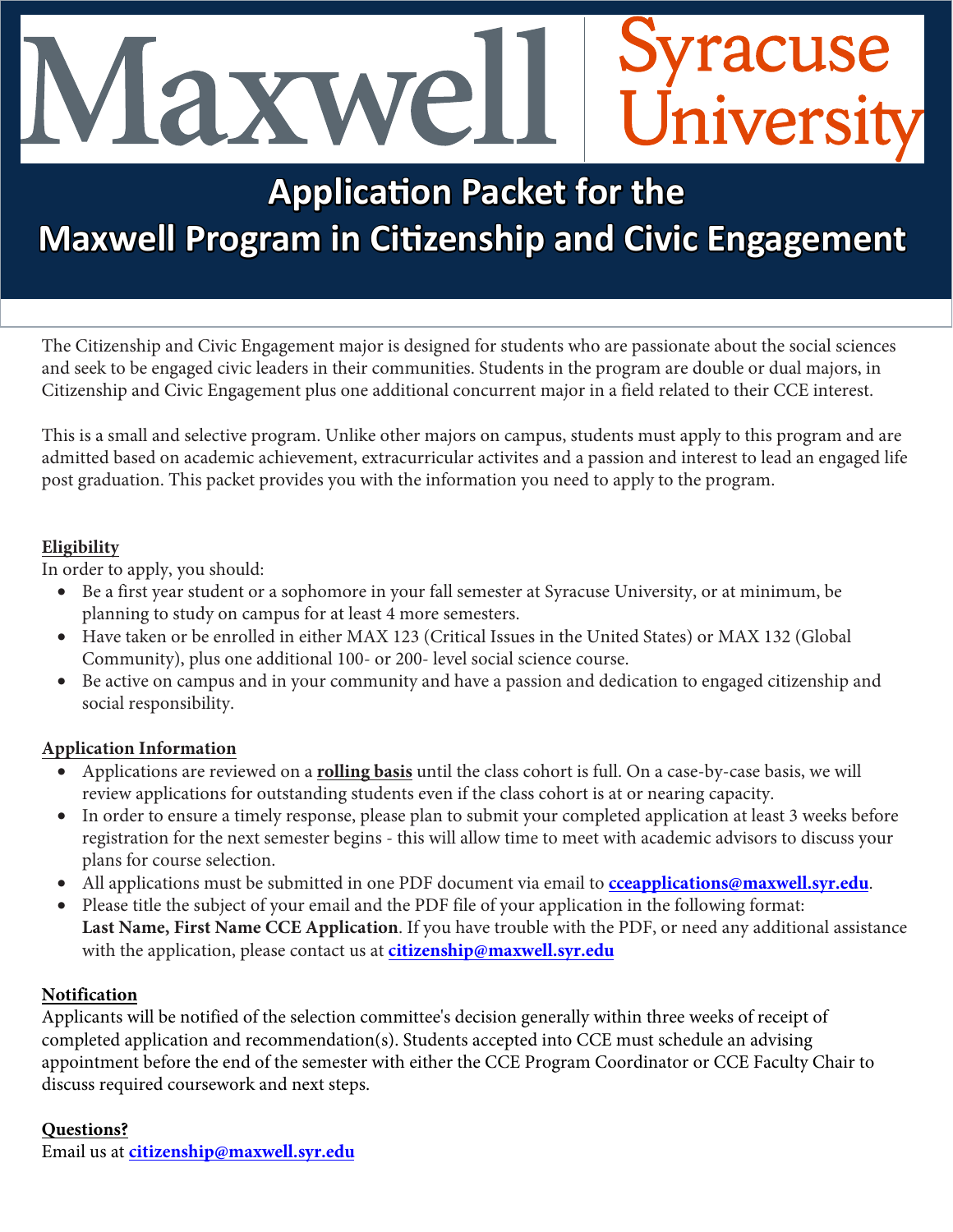**Syracuse University**<br>Maxwell School of Citizenship and Public Affairs **Citizenship and Civic Engagement Program**<br>**Application Form** 

*Please complete the following application using Adobe Acrobat.*

#### **PERSONAL INFORMATION**

| First                                  | Middle Initial                                                                                               | Last                        |                                                 |
|----------------------------------------|--------------------------------------------------------------------------------------------------------------|-----------------------------|-------------------------------------------------|
|                                        |                                                                                                              |                             |                                                 |
|                                        |                                                                                                              |                             |                                                 |
|                                        | <b>Street Address</b><br>City                                                                                |                             | State Zip Code<br>Country                       |
| Date of Birth: _______________________ |                                                                                                              |                             |                                                 |
|                                        |                                                                                                              |                             |                                                 |
|                                        |                                                                                                              |                             |                                                 |
|                                        | High school GPA: ___________ High school rank (#/#): _________ ACT Score: _________ TOEFL Score: ___________ |                             |                                                 |
|                                        |                                                                                                              |                             |                                                 |
|                                        |                                                                                                              |                             |                                                 |
| SYRACUSE UNIVERSITY INFORMATION        |                                                                                                              |                             |                                                 |
|                                        |                                                                                                              |                             |                                                 |
| (in addition to CCE)                   |                                                                                                              |                             | Major(s) Declared: $\bigcirc$ Yes $\bigcirc$ No |
|                                        | Expected Graduation Date: _______________________                                                            | Current GPA: ______________ |                                                 |
|                                        | How many credits are you planning to complete during the next semester?:                                     |                             |                                                 |
| Are you a transfer student? (Ves (O)No |                                                                                                              |                             |                                                 |
|                                        |                                                                                                              |                             |                                                 |
|                                        | Are you a member of the Renee Crown Honors Program? $\bigcirc$ Yes $\bigcirc$ No                             |                             |                                                 |
|                                        | Please list the name and email address for the people you have asked to write you a recommendation below:    |                             |                                                 |
|                                        |                                                                                                              |                             |                                                 |
|                                        |                                                                                                              |                             |                                                 |